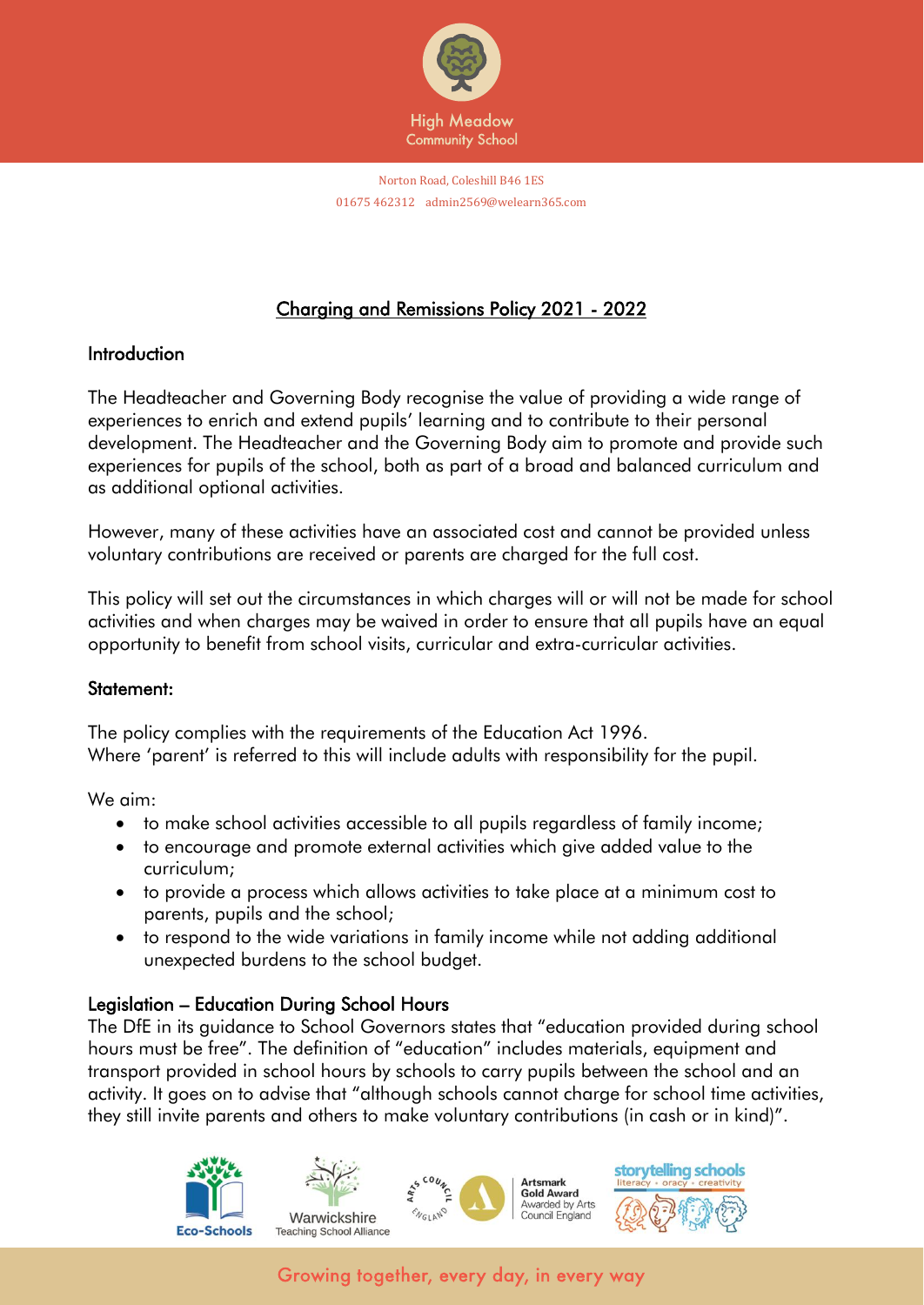

When additional costs are incurred by High Meadow Community School to enhance the curriculum opportunities for the pupils, parents may be requested to make voluntary contributions. However, no pupil will be left out of an activity because his or her parents cannot or will not make a contribution of any kind.

### Education Outside School Hours

The DfE in its guidance to School Governors states that "Parents can only be charged for activities that happen outside school hours when these activities are not a necessary part of the national curriculum or religious education. No charge can be made for activities that are an essential part of the syllabus for an approved examination. Charges may be made for other activities that happen outside school hours if parents agree to pay. The Education Reform Act 1988 described activities, which can be charged for as "optional extras".

#### Remissions

To ensure that access to activities reflects intentions, High Meadow Community School will implement the following Remissions Policy. The fundamental aim of this policy is to ensure that all pupils gain fully from everything the school is able to offer them and is based on an understanding of the relationship between low income, entitlement and access. This policy takes into account the very real and persistent difficulties which people on low income have in meeting the costs of educational activities for their children.

In cases of financial hardship the school will seek to support the cost of other particular activities, where a cost is made. This will normally be in situations where parents can prove that they are in receipt of Income Support, Income Based Jobseekers Allowance, Support under Part VI of the Immigration & Asylum Act 1999 or Child Tax Credit (providing that Working Class Credit is not also received).

### Voluntary Contributions

The school will routinely ask for voluntary contributions for the benefit of the school or any activities. This is understood to include all educational visits. In support of this the Governors of High Meadow Community School have decided the following:

• Where the trip/ visit is in support of the core curriculum, parents will be asked for voluntary contributions but the trip/ visit will go ahead irrespective of the final amount of contributions made. No registered pupil will be left out of a core curriculum activity because his/ her parents cannot or will not make a contribution of any kind.

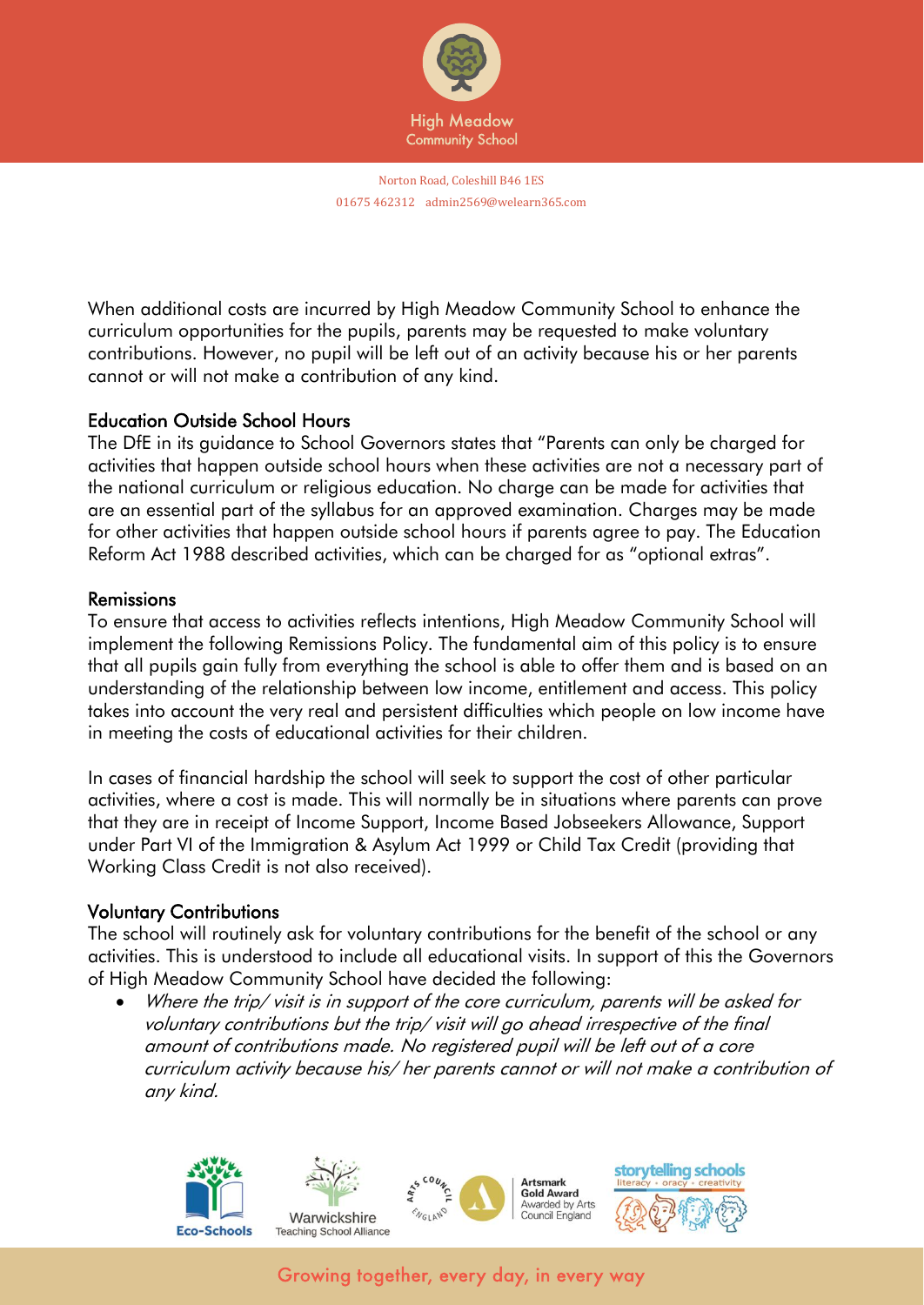

• Where the trip/ visit is not curriculum based, voluntary contributions from parents will be asked for and it will be clear in the correspondence that the trip will only go ahead should the costs be covered completely.

Voluntary contributions may be requested to help with providing activities even though they may be part of the normal school day or part of the National Curriculum.

If voluntary contributions are requested for an activity it should be clearly understood that there is no obligation to contribute and that if the parent is unable or unwilling to pay, the child will not be excluded from the activity.

There is no limit on the level of voluntary contributions which parents or others can make to school activities, nor is any restriction placed upon the use which can be made of such contributions. Parents are asked to contribute towards part of the cost of the visit or activity, and the rest could be met by the proceeds of general fund-raising events. All requests for Voluntary Contributions will have been made on the basis of covering costs – they are not intended to make profit.

# **Charges**

The Governing Body reserves the right to make a charge for the activities and items detailed below:

- trips which are not part of the National Curriculum;
- music tuition if it is not required for the National Curriculum and is provided for an individual pupil or for groups of pupils;
- Visit to school by professionals e.g. authors, storytellers, musicians, dancers, artists etc.
- After school and pre-school clubs.

# Replacement Charges

Parents will be asked to pay for the replacement of equipment, materials, books etc. where items need to be replaced due to wilful damage or careless loss.

The charge will be at the Headteacher's discretion, based upon replacement cost and value of the lost/ damaged item.

# Freedom of Information Act 2000

Requests for school policy documents will be charged at 10p per single sided A4 sheet. Charges made to members of staff and other educational bodies will be at the discretion of the Headteacher.